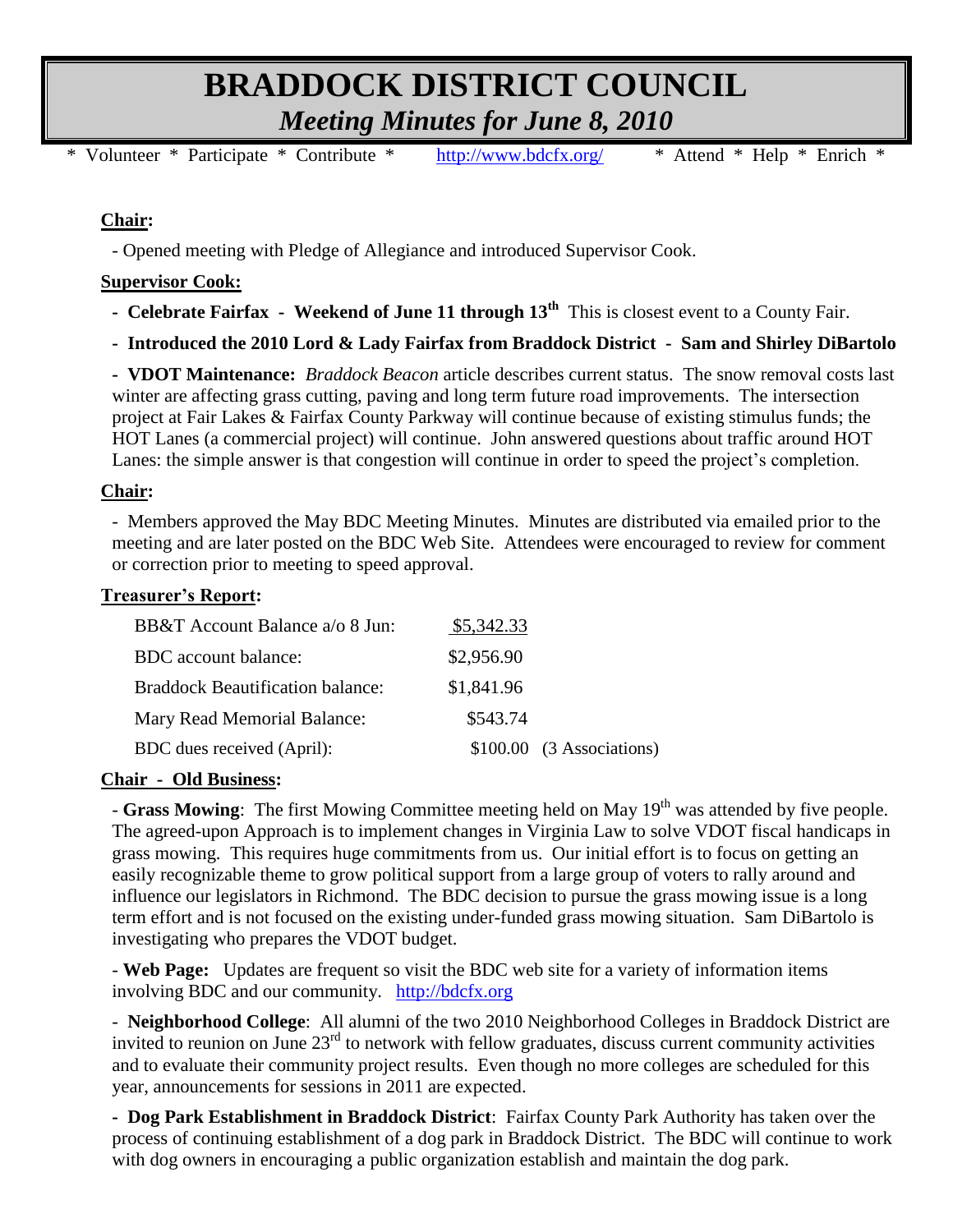- **Braddock Road Beautification and Mary Read Memorial Park**: Tom was not present to provide an update but BDC remains deeply committed to supporting beautification efforts in our District.

- **Guidelines for Best of Braddock Awards**: The purpose of BOB awards is to recognize individuals and organizations in Braddock District who are exceptionally contributing to our community. The contribution can be in many ways and the broad categories for the nominations allow flexibility in acknowledgement. Because there are no set guidelines for describing a nominee's achievements, the BoB Awards Committee uses the contents of the nominating text as the basis for judging and selection. Consequently, the BDC encourages nominators to request details from the nominees so that the written narration can be fully detailed. The Awards Committee, which rotates with new BDC volunteers every year, has latitude in categorizing the nominations and in creating special awards. Nominations not chosen in one year can be submitted for another year. By recognizing these contributors, the Awards are intended to acknowledge great achievement and to inspire other community residents. We know that every nomination is a fine tribute to that individual or organization. The BDC and Braddock Supervisor sincerely thank those nominators who took the time to recognize the contributions and achievements of fellow residents.

- **Membership Drive:** Three associations paid dues in May. Their dues will extend through 2010/2011. Letters for joining and membership renewal will be sent out in July.

- **Political Signs in Braddock Roads:** Since the Republican primary vote coincided with this BDC meeting, it was good opportunity to reaffirm BDC's commitment to beauty in Braddock District and encourage members to press for removal of political signs within the prescribed date deadlines. While State and County laws and rules vary, the sign removal is still required before June 15<sup>th</sup>. Elected and candidate officials have received this message from many of their meetings with associations and from individuals in Braddock District.

- **BDC Picnic and BOB Award Ceremony on Tuesday, July 13th** : The BDC Picnic Committee needs a volunteers to help in the early planning, foods pick-up, and setting up the room on picnic day. Picnic food serving starts at 6 PM. Help is always welcome so email the Chairman if you desire to help.

## **Chair - New Business:**

- **BOB Awards Announcements:** Winners of the 2009/2010 awards have been notified by Supervisors Cook's office. Other nominees are being called to acknowledge and thank them for their contributions in our community.

## **The 2009/2010 Best of Braddock Award Winners are:**

Braddock District Citizen of the Year

## **H. Duane Murphy**

Braddock Young People of the Year

#### **Kelsey Rose** and **Melissa Sbrocco**

Neighborhood Enhancement or Beautification – Individual Homeowner

#### **Fernando Restrepo**

Most Can-Do Local Public Employees Working on Issues in Braddock District -

## **Norma Lopez, Janet Hubbell, Tilly Blanding, Paulette Whiteside** and **Sarah Allen**

Most Can-Do Federal Public Employee Working on Issues in Braddock District

#### **Mike McMahon**